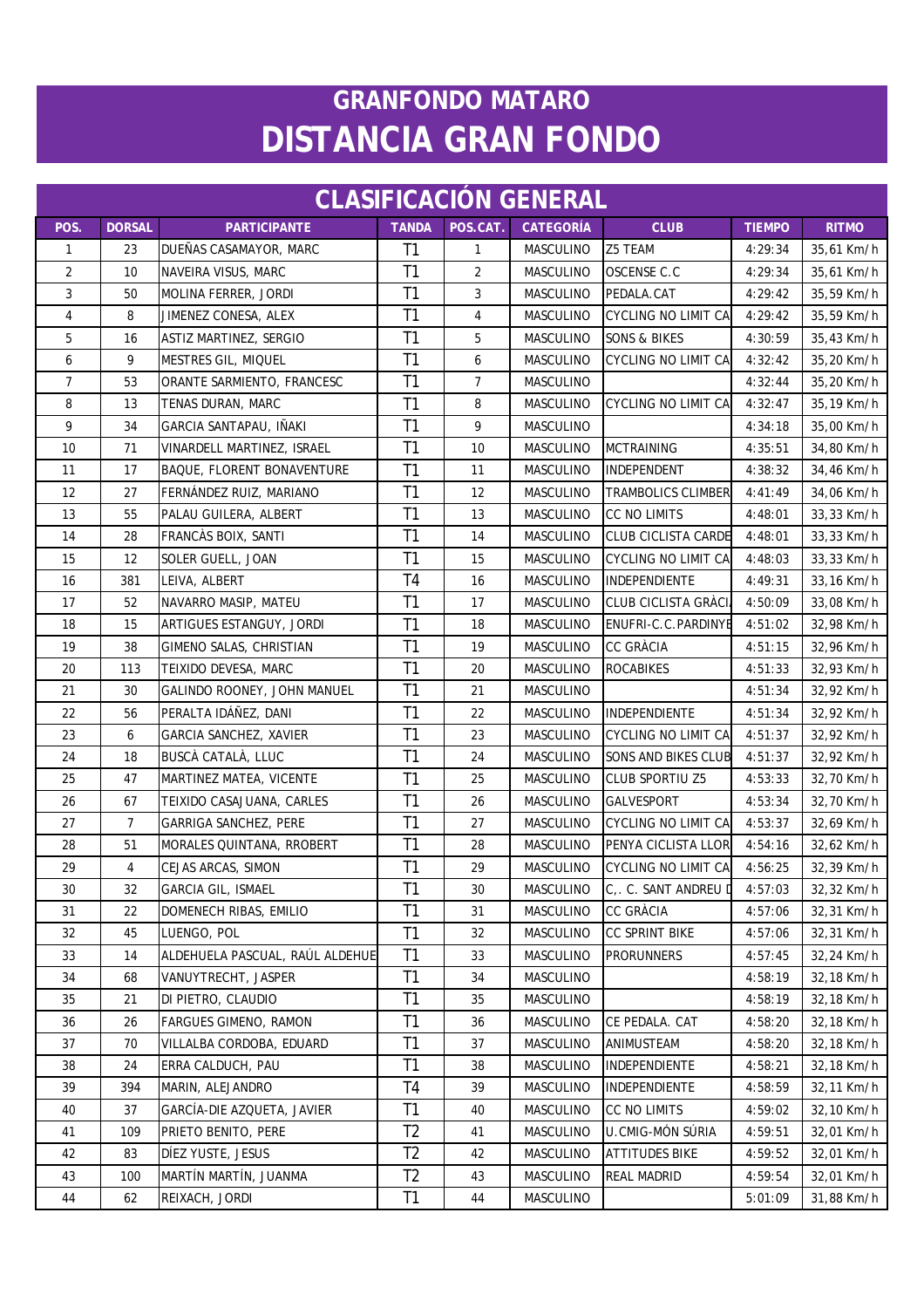| <b>CLASIFICACIÓN GENERAL</b> |               |                                 |                |              |                  |                            |               |              |  |
|------------------------------|---------------|---------------------------------|----------------|--------------|------------------|----------------------------|---------------|--------------|--|
| POS.                         | <b>DORSAL</b> | <b>PARTICIPANTE</b>             | <b>TANDA</b>   | POS.CAT.     | <b>CATEGORÍA</b> | <b>CLUB</b>                | <b>TIEMPO</b> | <b>RITMO</b> |  |
| 45                           | 64            | RISQUES TOLEDO, JESUS           | T1             | 45           | MASCULINO        | <b>CLUB CICLISTA PALLE</b> | 5:03:51       | 31,59 Km/h   |  |
| 46                           | 363           | GARCIA PACHECO, JAVIER          | T <sub>1</sub> | 46           | MASCULINO        | <b>INDEPENDIENTE</b>       | 5:03:57       | 31,58 Km/h   |  |
| 47                           | 93            | GOMEZ BARRIO, ALEJANDRO         | T <sub>2</sub> | 47           | MASCULINO        | <b>INDEPENDIENTE</b>       | 5:04:01       | 31,58 Km/h   |  |
| 48                           | 36            | GARCIA VALDES, FRANCISCO        | T1             | 48           | MASCULINO        |                            | 5:04:09       | 31,56 Km/h   |  |
| 49                           | 44            | LENS REY, FERNANDO              | T <sub>1</sub> | 49           | MASCULINO        | <b>ESTUDIO 34</b>          | 5:04:56       | 31,48 Km/h   |  |
| 50                           | 49            | MENDOZA, JULIO CESAR            | T <sub>1</sub> | 50           | MASCULINO        | ONE TO ONE J2M             | 5:04:58       | 31,48 Km/h   |  |
| 51                           | 43            | JAUREGUI ARIZMENDIARRIETA, JOSU | T1             | 51           | MASCULINO        |                            | 5:05:01       | 31,47 Km/h   |  |
| 52                           | 77            | ARANGUREN, ARITZ                | T <sub>2</sub> | 52           | MASCULINO        | <b>INDEPENDIENTE</b>       | 5:05:34       | 31,42 Km/h   |  |
| 53                           | 124           | BARRIENTOS PATIÑO, PABLO        | T <sub>2</sub> | 53           | MASCULINO        | <b>AYALA CYCLING TEAM</b>  | 5:09:02       | 31,06 Km/h   |  |
| 54                           | 125           | BELLOSTA MASIP, RAÜL            | T <sub>2</sub> | 54           | MASCULINO        |                            | 5:09:02       | 31,06 Km/h   |  |
| 55                           | 116           | <b>VINCON, BAPTISTE</b>         | T <sub>2</sub> | 55           | MASCULINO        | <b>AYALA CYCLING TEAM</b>  | 5:10:38       | 30,90 Km/h   |  |
| 56                           | 84            | ESTEBAN DE LA LLANA, MARC       | T <sub>2</sub> | 56           | <b>MASCULINO</b> |                            | 5:10:39       | 30,90 Km/h   |  |
| 57                           | 85            | FARRE VAZQUEZ, JONATHAN         | T <sub>2</sub> | 57           | MASCULINO        | <b>ECMANRESA</b>           | 5:10:40       | 30,90 Km/h   |  |
| 58                           | 104           | ORTIGOSA VERDUGO, ISMAEL        | T <sub>2</sub> | 58           | MASCULINO        | UNIÓ CICLISTA OLESA        | 5:10:42       | 30,90 Km/h   |  |
| 59                           | 170           | RAMÍREZ BAUXELL, ANNA           | T4             | $\mathbf{1}$ | <b>FEMENINO</b>  | <b>JUFRE VIC ETB</b>       | 5:10:59       | 30,87 Km/h   |  |
| 60                           | 103           | MORGADE TOLEDO, OLIVER          | T <sub>2</sub> | 59           | MASCULINO        | INDEPENDIENTE              | 5:11:36       | 30,81 Km/h   |  |
| 61                           | 106           | PASCUAL ARNAU, FRANCESC         | T <sub>2</sub> | 60           | MASCULINO        |                            | 5:11:37       | 30,81 Km/h   |  |
| 62                           | 73            | ZAIR, CHRIS                     | T1             | 61           | MASCULINO        | <b>HILLY BOYS</b>          | 5:12:36       | 30,71 Km/h   |  |
| 63                           | 63            | RIERA FLORES, JORDI             | T1             | 62           | <b>MASCULINO</b> | PENYA CICLISTA RIBER       | 5:13:16       | 30,64 Km/h   |  |
| 64                           | 126           | <b>BENEDITO COSIALS, ROGER</b>  | T <sub>2</sub> | 63           | MASCULINO        | <b>INDEPENDENT</b>         | 5:15:12       | 30,46 Km/h   |  |
| 65                           | 112           | SERRA, MARC                     | T <sub>2</sub> | 64           | MASCULINO        | <b>GENESIS CYCLING TEA</b> | 5:15:32       | 30,42 Km/h   |  |
| 66                           | 76            | ALACID PEÑALVER, EDUARD         | T <sub>2</sub> | 65           | MASCULINO        |                            | 5:15:32       | 30,42 Km/h   |  |
| 67                           | 138           | DUQUE FERNÁNDEZ-PINEDO, PABLO   | T <sub>2</sub> | 66           | MASCULINO        | INDEPENDIENTE              | 5:15:34       | 30,42 Km/h   |  |
| 68                           | 20            | CAMPRUBI ROTA, LLUIS            | T <sub>1</sub> | 67           | MASCULINO        | <b>CLUB ESPORTIU BERG</b>  | 5:16:14       | 30,36 Km/h   |  |
| 69                           | 40            | <b>GONELL PACHECO, RUBEN</b>    | T <sub>1</sub> | 68           | MASCULINO        | <b>TRAMBOLICS CLIMBER</b>  | 5:16:41       | 30,31 Km/h   |  |
| 70                           | 101           | MONGE BONET, JOSE M             | T <sub>2</sub> | 69           | MASCULINO        | SKODA ZARATECNO -          | 5:17:44       | 30,21 Km/h   |  |
| 71                           | 111           | SADURNI DE LA TORRE, EDUARD     | T <sub>2</sub> | 70           | MASCULINO        |                            | 5:18:03       | 30,18 Km/h   |  |
| 72                           | 91            | GARCIA LOPEZ, DANIEL            | T <sub>2</sub> | 71           | MASCULINO        | <b>CATEDRA BIKES</b>       | 5:18:04       | 30,18 Km/h   |  |
| 73                           | 117           | VITERI SOLE, HARITZ             | T <sub>2</sub> | 72           | MASCULINO        |                            | 5:18:04       | 30,18 Km/h   |  |
| 74                           | 157           | LINARES ASENSIO, LUIS           | T3             | 73           | MASCULINO        | PENYA CICLISTA COMA        | 5:19:18       | 30,06 Km/h   |  |
| 75                           | 118           | ZARZUELO MORENO, RAÚL           | T <sub>2</sub> | 74           | MASCULINO        | <b>INDEPENDIENTE</b>       | 5:19:26       | 30,05 Km/h   |  |
| 76                           | 105           | PALMA MARMOL, DIEGO             | T <sub>2</sub> | 75           | MASCULINO        | D5 TEAM                    | 5:19:27       | 30,05 Km/h   |  |
| 77                           | 132           | CASTRO SEGURA, OSCAR            | T <sub>2</sub> | 76           | MASCULINO        | D5 TEAM                    | 5:19:29       | 30,05 Km/h   |  |
| 78                           | 98            | MARTÍN FUCHO, OSCAR             | T <sub>2</sub> | 77           | MASCULINO        | <b>MASQUES SANT ANDRE</b>  | 5:19:29       | 30,05 Km/h   |  |
| 79                           | 158           | MACAZAGA MARTIN, IÑAKI          | T <sub>2</sub> | 78           | MASCULINO        | MRT CYCLING CLUB M         | 5:19:29       | 30,05 Km/h   |  |
| 80                           | 95            | GRANADO ROMERO, ESAÚ            | T <sub>2</sub> | 79           | MASCULINO        | MRT CYCLING CLUB M         | 5:19:30       | 30,05 Km/h   |  |
| 81                           | 388           | LOPEZ LÓPEZ, JAVIER             | T4             | 80           | <b>MASCULINO</b> |                            | 5:20:02       | 30,00 Km/h   |  |
| 82                           | 42            | GRAU LLENA, JOSE RAMON          | T <sub>1</sub> | 81           | MASCULINO        |                            | 5:20:37       | 29,94 Km/h   |  |
| 83                           | 46            | MARTI BERTRAN, XAVIER           | T1             | 82           | MASCULINO        | QUIROMASATGEROSAN          | 5:20:39       | 29,94 Km/h   |  |
| 84                           | 48            | MAS CASTELLVI, ROBERT           | T <sub>1</sub> | 83           | MASCULINO        | CC ASCÓ                    | 5:20:40       | 29,94 Km/h   |  |
| 85                           | 147           | GARCÍA-DIE AZQUETA, MIQUEL      | T <sub>2</sub> | 84           | MASCULINO        | <b>INDEPENDIENTE</b>       | 5:20:51       | 29,92 Km/h   |  |
| 86                           | 171           | REDONDO, IVAN                   | T <sub>3</sub> | 85           | MASCULINO        | INDEPENDIENTE              | 5:21:51       | 29,83 Km/h   |  |
| 87                           | 222           | FLAQUER MELER, JAN              | T <sub>3</sub> | 86           | MASCULINO        | <b>INDEPENDIENTE</b>       | 5:24:27       | 29,59 Km/h   |  |
| 88                           | 39            | GOMEZ, MARC                     | T1             | 87           | MASCULINO        | <b>PROAM</b>               | 5:24:28       | 29,59 Km/h   |  |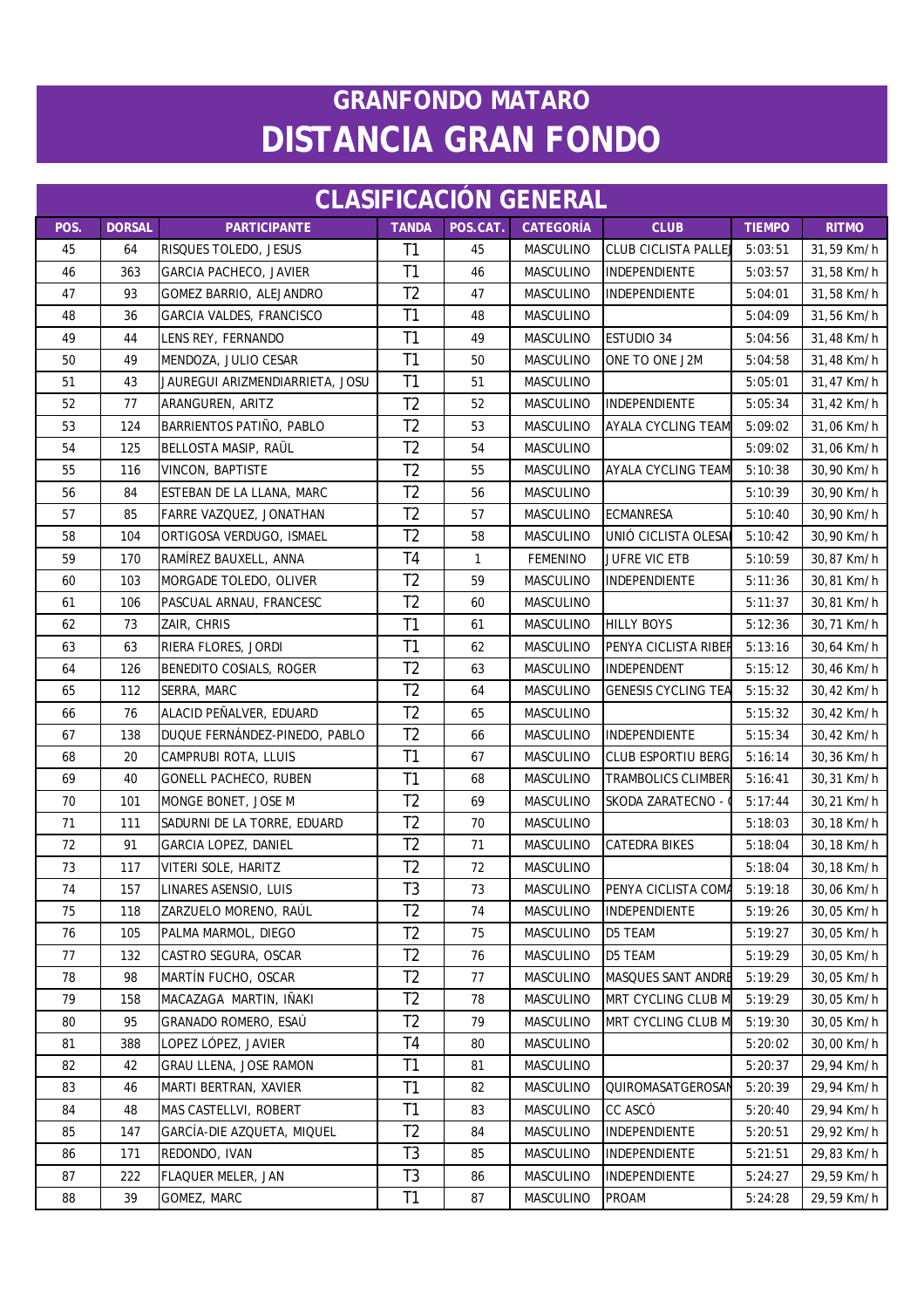| <b>CLASIFICACIÓN GENERAL</b> |               |                                  |                |          |                  |                            |               |              |  |  |
|------------------------------|---------------|----------------------------------|----------------|----------|------------------|----------------------------|---------------|--------------|--|--|
| POS.                         | <b>DORSAL</b> | <b>PARTICIPANTE</b>              | <b>TANDA</b>   | POS.CAT. | <b>CATEGORÍA</b> | <b>CLUB</b>                | <b>TIEMPO</b> | <b>RITMO</b> |  |  |
| 89                           | 136           | COSTA PÉREZ, JOAN                | T <sub>3</sub> | 88       | MASCULINO        | ESPORT CICLISTA ODE        | 5:24:28       | 29,59 Km/h   |  |  |
| 90                           | 57            | PERELLÓ CAPDEVILA, JOSEP         | T <sub>1</sub> | 89       | MASCULINO        | PEDALA.CAT                 | 5:24:32       | 29,58 Km/h   |  |  |
| 91                           | 79            | <b>BAULIES CALERO, JOAN</b>      | T <sub>2</sub> | 90       | MASCULINO        | FIGUEROLA DE MEIÀ R        | 5:27:41       | 29,30 Km/h   |  |  |
| 92                           | 180           | ROMERO COLLANTES, ALEX           | T <sub>3</sub> | 91       | MASCULINO        | INDEPENDIENTE              | 5:28:03       | 29,26 Km/h   |  |  |
| 93                           | 94            | GONZALEZ MARTINEZ, MARIO         | T <sub>2</sub> | 92       | MASCULINO        | <b>INDEPENDIENTE</b>       | 5:28:35       | 29,21 Km/h   |  |  |
| 94                           | 244           | VALLESPI, POL                    | T <sub>3</sub> | 93       | MASCULINO        |                            | 5:28:36       | 29,21 Km/h   |  |  |
| 95                           | 188           | SOLANES TAULER, ALBERT           | T <sub>3</sub> | 94       | MASCULINO        |                            | 5:28:47       | 29,20 Km/h   |  |  |
| 96                           | 110           | RODRIGUEZ DOMINGUEZ, DANIEL IGNA | T <sub>2</sub> | 95       | MASCULINO        | <b>RUNSWEGEN</b>           | 5:29:01       | 29,18 Km/h   |  |  |
| 97                           | 177           | RODRIGUEZ MELICH, JUANMA         | T <sub>2</sub> | 96       | MASCULINO        | D5 TEAM                    | 5:29:03       | 29,17 Km/h   |  |  |
| 98                           | 162           | MILÁN SANCHO, DAVID              | T <sub>2</sub> | 97       | <b>MASCULINO</b> |                            | 5:29:03       | 29,17 Km/h   |  |  |
| 99                           | 143           | FERRARI DIAZ, MARCOS             | T <sub>2</sub> | 98       | MASCULINO        |                            | 5:29:04       | 29,17 Km/h   |  |  |
| 100                          | 86            | FERRER FLORES, JOSE LUIS         | T <sub>2</sub> | 99       | MASCULINO        | <b>ABRERA CLUB CICLIST</b> | 5:29:07       | 29,17 Km/h   |  |  |
| 101                          | 131           | CARMONA CORBALAN, MIGUEL         | T <sub>2</sub> | 100      | MASCULINO        | <b>CC BIKE BOI</b>         | 5:29:09       | 29,17 Km/h   |  |  |
| 102                          | 416           | PRATS GUILLEN, PERE              | T <sub>4</sub> | 101      | MASCULINO        | <b>INDEPENDIENTE</b>       | 5:30:12       | 29,07 Km/h   |  |  |
| 103                          | 186           | SÁNCHEZ FIGUERAS, DAVID          | T <sub>3</sub> | 102      | MASCULINO        | INDEPENDIENTE              | 5:30:48       | 29,02 Km/h   |  |  |
| 104                          | 159           | MACEIRAS DURAN, ANTONIO          | T <sub>4</sub> | 103      | MASCULINO        | <b>CC SA POBLA</b>         | 5:31:09       | 28,99 Km/h   |  |  |
| 105                          | 115           | VILCHEZ PEREZ, MIGUEL ANGEL      | T <sub>2</sub> | 104      | <b>MASCULINO</b> | <b>CLUB CICLISTA CANET</b> | 5:31:49       | 28,93 Km/h   |  |  |
| 106                          | 165           | NEBOT ALSAMORA, MIQUEL           | T <sub>2</sub> | 105      | MASCULINO        | <b>BTT ALELLA</b>          | 5:31:51       | 28,93 Km/h   |  |  |
| 107                          | 88            | GABÁS POLO, ANGEL                | T1             | 106      | MASCULINO        | INDEPENDIENTE              | 5:32:41       | 28,85 Km/h   |  |  |
| 108                          | 87            | FUENTES NARRO, ALBERT            | T <sub>2</sub> | 107      | MASCULINO        |                            | 5:35:26       | 28,62 Km/h   |  |  |
| 109                          | 139           | ESPIGA KUN, ALEX                 | T <sub>2</sub> | 108      | <b>MASCULINO</b> |                            | 5:37:17       | 28,46 Km/h   |  |  |
| 110                          | 187           | SANJAUME FARRÉS, RAIMON          | T <sub>3</sub> | 109      | MASCULINO        | CLUB VO2 TEAM              | 5:38:21       | 28,37 Km/h   |  |  |
| 111                          | 240           | SCHILT CATAFAL, PAU              | T <sub>3</sub> | 110      | MASCULINO        | <b>INDEPENDIENTE</b>       | 5:40:30       | 28,19 Km/h   |  |  |
| 112                          | 152           | GUILLAMON REVERTE, MIGUEL        | T <sub>3</sub> | 111      | MASCULINO        | <b>INDEPENDIENTE</b>       | 5:42:04       | 28,06 Km/h   |  |  |
| 113                          | 41            | GORDON CAÑIZARES, MIQUEL         | T1             | 112      | MASCULINO        | <b>NO TE PARES</b>         | 5:42:17       | 28,05 Km/h   |  |  |
| 114                          | 294           | MINGOT VALENCIA, GERSON          | T <sub>4</sub> | 113      | MASCULINO        | INDEPENDIENTE              | 5:42:52       | 28,00 Km/h   |  |  |
| 115                          | 154           | HUTCHINS, CLAYTON                | T <sub>3</sub> | 114      | MASCULINO        | INDEPENDENT                | 5:43:11       | 27,97 Km/h   |  |  |
| 116                          | 33            | <b>GARCIA LASCORZ, JORDI</b>     | T1             | 115      | MASCULINO        |                            | 5:43:14       | 27,97 Km/h   |  |  |
| 117                          | 156           | JIMENEZ CUMPLIDO, TONI           | T <sub>3</sub> | 116      | MASCULINO        |                            | 5:43:14       | 27,97 Km/h   |  |  |
| 118                          | 274           | FALGÀ OCAÑA, JOSEP               | T4             | 117      | MASCULINO        |                            | 5:43:37       | 27,94 Km/h   |  |  |
| 119                          | 59            | PIERA SANCHEZ, OSCAR             | T1             | 118      | MASCULINO        | CLUB CICLISTA DOSRII       | 5:44:03       | 27,90 Km/h   |  |  |
| 120                          | 96            | JAIME SANCHEZ, DANIEL            | T <sub>2</sub> | 119      | MASCULINO        | U.C. OLESANA               | 5:44:27       | 27,87 Km/h   |  |  |
| 121                          | 99            | MARTIN GASPAR, CARLOS            | T <sub>2</sub> | 120      | MASCULINO        | INDEPENDIENTE              | 5:45:08       | 27,81 Km/h   |  |  |
| 122                          | 204           | RODRIGUEZ PORTO, XAVI            | T <sub>3</sub> | 121      | MASCULINO        |                            | 5:45:45       | 27,77 Km/h   |  |  |
| 123                          | 216           | AURICH PANELLA, JOSEP MARIA      | T <sub>3</sub> | 122      | MASCULINO        | <b>CLUB CICLISTA BANYC</b> | 5:47:50       | 27,60 Km/h   |  |  |
| 124                          | 232           | MOMPEL, QUIM                     | T <sub>3</sub> | 123      | MASCULINO        | ON VELO                    | 5:47:51       | 27,60 Km/h   |  |  |
| 125                          | 303           | RUEDA, PAU                       | T <sub>4</sub> | 124      | MASCULINO        |                            | 5:48:20       | 27,56 Km/h   |  |  |
| 126                          | 377           | JAREÑO CUADROS, SERGIO           | T4             | 125      | MASCULINO        | ONVELÓ MATARÓ C.C          | 5:49:17       | 27,48 Km/h   |  |  |
| 127                          | 127           | BERNES UBASOS, TONI              | T <sub>2</sub> | 126      | MASCULINO        | INDEPENDIENTE              | 5:49:26       | 27,47 Km/h   |  |  |
| 128                          | 65            | ROLDAN ARTIGAS, JORDI            | T1             | 127      | MASCULINO        | <b>INDEPENDIENTE</b>       | 5:49:58       | 27,43 Km/h   |  |  |
| 129                          | 54            | PADILLA YESTE, FRANCISCO         | T1             | 128      | MASCULINO        | INDEPENDIENTE              | 5:50:01       | 27,43 Km/h   |  |  |
| 130                          | 145           | GARCIA AGUILERA, JUAN MANUEL     | T <sub>2</sub> | 129      | MASCULINO        | C.C. BANYOLES              | 5:50:46       | 27,37 Km/h   |  |  |
| 131                          | 82            | CRIADO TORIL, TONI               | T <sub>2</sub> | 130      | MASCULINO        | MASQUES SANT ANDRE         | 5:50:47       | 27,37 Km/h   |  |  |
| 132                          | 122           | ANTICHI, AUGUSTO                 | T <sub>2</sub> | 131      | MASCULINO        | INDEPENDIENTE              | 5:51:45       | 27,29 Km/h   |  |  |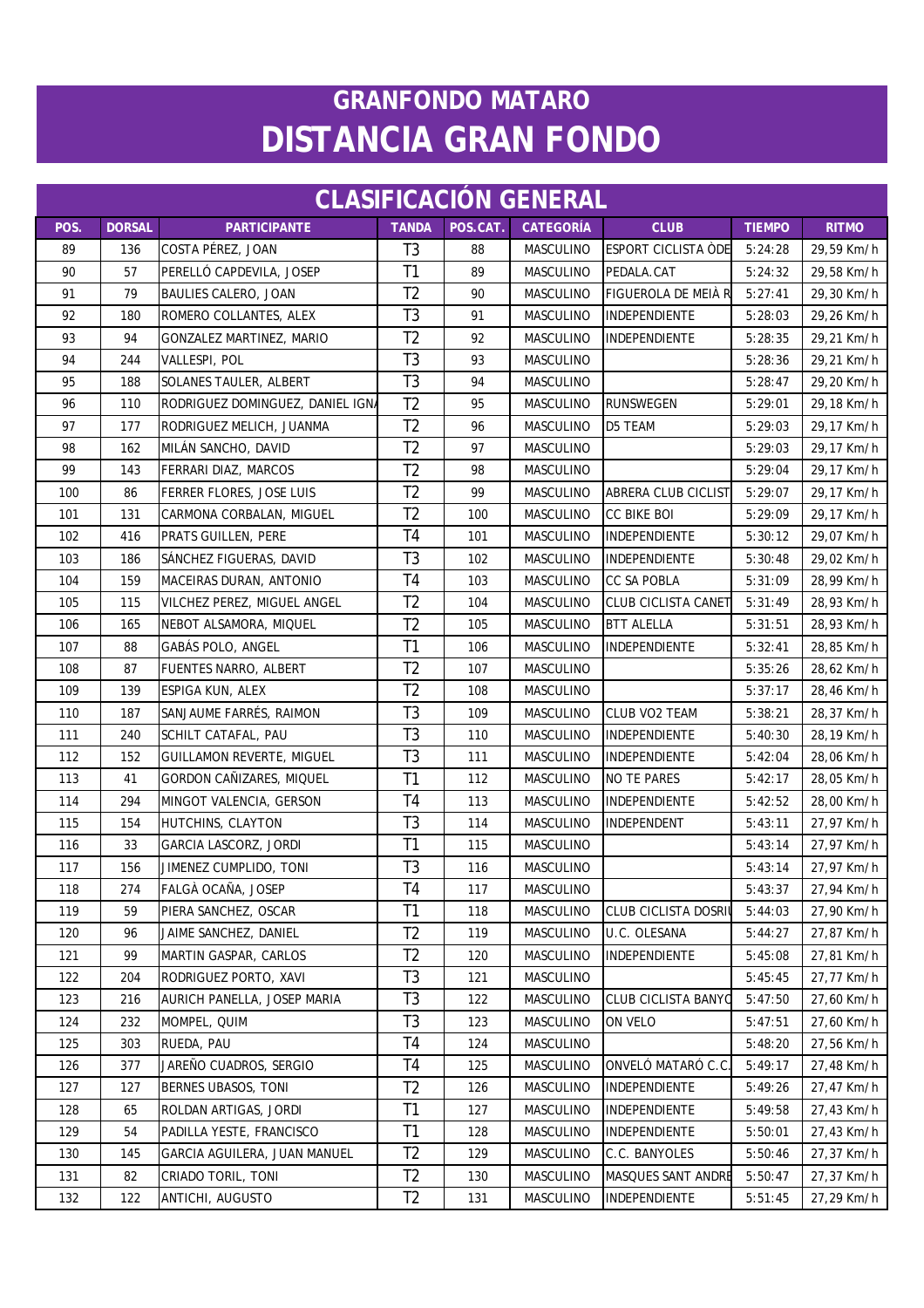| <b>CLASIFICACIÓN GENERAL</b> |               |                                   |                |                |                  |                            |               |              |  |  |
|------------------------------|---------------|-----------------------------------|----------------|----------------|------------------|----------------------------|---------------|--------------|--|--|
| POS.                         | <b>DORSAL</b> | <b>PARTICIPANTE</b>               | <b>TANDA</b>   | POS.CAT.       | <b>CATEGORÍA</b> | <b>CLUB</b>                | <b>TIEMPO</b> | <b>RITMO</b> |  |  |
| 133                          | 90            | <b>GAMEZ CEDILLO, JAVIER</b>      | T <sub>2</sub> | 132            | MASCULINO        | INDEPENDIENTE              | 5:52:36       | 27,23 Km/h   |  |  |
| 134                          | 163           | MORENO, GUILLAUME                 | T <sub>3</sub> | 133            | <b>MASCULINO</b> | <b>INDEPENDIENTE</b>       | 5:54:20       | 27,09 Km/h   |  |  |
| 135                          | 224           | <b>GARCIA GALLONT, CARMEN</b>     | T <sub>3</sub> | $\overline{2}$ | <b>FEMENINO</b>  | INDEPENDIENTE              | 5:54:22       | 27,09 Km/h   |  |  |
| 136                          | 219           | BELTRANENA, JOSE IGNACIO          | T <sub>3</sub> | 134            | MASCULINO        | INDEPENDIENTE              | 5:54:24       | 27,09 Km/h   |  |  |
| 137                          | 179           | ROMA PRAT, JOSEP MARIA            | T <sub>3</sub> | 135            | MASCULINO        |                            | 5:54:25       | 27,09 Km/h   |  |  |
| 138                          | 119           | ALDAMIZ-ECHEVARRIA IRAURGUI, LUIS | T <sub>3</sub> | 136            | MASCULINO        | UNIO CICLISTA SANT (       | 5:54:27       | 27,08 Km/h   |  |  |
| 139                          | 190           | TATCHE TORRES, OSCAR              | T <sub>3</sub> | 137            | MASCULINO        | SANT QUIRZE DEL VAL        | 5:55:29       | 27,01 Km/h   |  |  |
| 140                          | 153           | HOSTALNOU GALVE, GERARD           | T <sub>3</sub> | 138            | MASCULINO        | <b>CLUB CICLISTA MANLI</b> | 5:55:29       | 27,00 Km/h   |  |  |
| 141                          | $\mathbf{1}$  | BAENA MADUEÑO, DAVID              | T1             | 139            | <b>MASCULINO</b> |                            | 5:57:38       | 26,84 Km/h   |  |  |
| 142                          | 178           | ROJAS ROSALES, RACIEL             | T <sub>3</sub> | 140            | MASCULINO        |                            | 5:59:09       | 26,73 Km/h   |  |  |
| 143                          | 130           | CANO AMELA, MARC                  | T <sub>2</sub> | 141            | MASCULINO        | <b>DISTRITO 5</b>          | 5:59:12       | 26,73 Km/h   |  |  |
| 144                          | 160           | MARQUEZ, MANEL                    | T <sub>3</sub> | 142            | MASCULINO        | <b>CLUB CICLISTA MANLL</b> | 5:59:13       | 26,72 Km/h   |  |  |
| 145                          | 108           | PEIRONCELY PERERA, ION            | T <sub>2</sub> | 143            | MASCULINO        | <b>INDEPENDIENTE</b>       | 5:59:14       | 26,72 Km/h   |  |  |
| 146                          | 348           | DOMINGUEZ, TONI                   | T <sub>4</sub> | 144            | MASCULINO        | <b>TEAM LECLERC</b>        | 5:59:35       | 26,70 Km/h   |  |  |
| 147                          | 197           | CAMPENY ROVIRA, SERGI             | T <sub>3</sub> | 145            | MASCULINO        |                            | 6:00:03       | 26,66 Km/h   |  |  |
| 148                          | 97            | JARA VELARDIEZ, JOSE ANTONIO      | T <sub>2</sub> | 146            | MASCULINO        | INDEPENDIENTE              | 6:01:01       | 26,59 Km/h   |  |  |
| 149                          | 208           | ALIRANGUES AVILA, ENRIQUE         | T <sub>3</sub> | 147            | <b>MASCULINO</b> | <b>INDEPENDIENTE</b>       | 6:01:02       | 26,59 Km/h   |  |  |
| 150                          | 146           | GARCIA ESPINO, DANIEL             | T <sub>2</sub> | 148            | MASCULINO        | INDEPENDIENTE              | 6:01:03       | 26,59 Km/h   |  |  |
| 151                          | 120           | ALTIMIRA MARTÍNEZ, DÍDAC          | T <sub>2</sub> | 149            | MASCULINO        |                            | 6:01:47       | 26,53 Km/h   |  |  |
| 152                          | 422           | RUIZ GOMEZ, OSCAR                 | T <sub>2</sub> | 150            | MASCULINO        | AT CERDANYOLA              | 6:01:48       | 26,53 Km/h   |  |  |
| 153                          | 148           | GARCÍA-DIE SÁNCHEZ-GUARDAMINO,    | T <sub>2</sub> | 151            | MASCULINO        | <b>BIKESTOCKS</b>          | 6:01:49       | 26,53 Km/h   |  |  |
| 154                          | 29            | GALARZA, MIGUEL                   | T <sub>2</sub> | 152            | MASCULINO        |                            | 6:01:53       | 26,53 Km/h   |  |  |
| 155                          | 230           | MARTIN RAYA, MARC                 | T <sub>4</sub> | 153            | MASCULINO        |                            | 6:03:43       | 26,39 Km/h   |  |  |
| 156                          | 151           | GRANÉ TORRADEFLOT, LLUÍS          | T <sub>3</sub> | 154            | <b>MASCULINO</b> | SANT ANDREU ESPORT         | 6:06:23       | 26,20 Km/h   |  |  |
| 157                          | 81            | CARRERO BUITRAGO, ALBERT          | T <sub>2</sub> | 155            | MASCULINO        |                            | 6:06:30       | 26,19 Km/h   |  |  |
| 158                          | 60            | RAMIREZ AGUILAR, JAIME            | T1             | 156            | MASCULINO        | CLUB CICLISTA ASSEM        | 6:06:36       | 26,19 Km/h   |  |  |
| 159                          | 25            | ESTRAGUÉS GÓMEZ, FERRAN           | T1             | 157            | MASCULINO        |                            | 6:06:46       | 26,17 Km/h   |  |  |
| 160                          | 307           | TASQUE, SALVA                     | T <sub>4</sub> | 158            | MASCULINO        | <b>GALVESPORT</b>          | 6:08:20       | 26,06 Km/h   |  |  |
| 161                          | 287           | MARIN RABANETE, JORSI             | T <sub>4</sub> | 159            | MASCULINO        | <b>ISB SPORT</b>           | 6:08:20       | 26,06 Km/h   |  |  |
| 162                          | 102           | MONTES NOFUENTES, PABLO           | T <sub>2</sub> | 160            | MASCULINO        | PCB BAIX PENEDES           | 6:09:17       | 26,00 Km/h   |  |  |
| 163                          | 241           | SERNA APARICIO, RUBÉN             | T1             | 161            | MASCULINO        | <b>TRIATLO JOVENT79</b>    | 6:11:39       | 25,83 Km/h   |  |  |
| 164                          | 184           | SALVATELLA ROVIROLA, JOAN         | T <sub>3</sub> | 162            | MASCULINO        | C.C. BANYOLES              | 6:11:50       | 25,82 Km/h   |  |  |
| 165                          | 213           | ARGERICH, JERONI                  | T <sub>2</sub> | 163            | MASCULINO        | <b>BIKING POINT</b>        | 6:12:36       | 25,76 Km/h   |  |  |
| 166                          | 121           | ALVAREZ SERRA, ISMAEL             | T <sub>3</sub> | 164            | MASCULINO        | <b>BIKE TOLRA</b>          | 6:14:13       | 25,65 Km/h   |  |  |
| 167                          | 174           | ROBERT GARRIGA, MARC              | T <sub>3</sub> | 165            | MASCULINO        | <b>BIKE TOLRA</b>          | 6:14:14       | 25,65 Km/h   |  |  |
| 168                          | 194           | VILA VILARROIG, MARC              | T <sub>3</sub> | 166            | MASCULINO        | INDEPENDIENTE              | 6:15:47       | 25,55 Km/h   |  |  |
| 169                          | 134           | COCA DOMINGO, XAVIER              | T <sub>3</sub> | 167            | MASCULINO        | <b>BTT QUERALT</b>         | 6:15:47       | 25,55 Km/h   |  |  |
| 170                          | 161           | <b>MENENDEZ FUENTES, LLUIS</b>    | T <sub>3</sub> | 168            | MASCULINO        | MRT CYCLING CLUB M         | 6:16:17       | 25,51 Km/h   |  |  |
| 171                          | 231           | MARTORELL FERNANDEZ, FRANCISCO    | T <sub>2</sub> | 169            | MASCULINO        | <b>MUNT BIKES</b>          | 6:18:32       | 25,36 Km/h   |  |  |
| 172                          | 207           | AGUILÓ GARCIAS, JAUME             | T <sub>3</sub> | 170            | MASCULINO        |                            | 6:19:14       | 25,31 Km/h   |  |  |
| 173                          | 263           | CAMPANARIO GALÁN, EDUARDO         | T <sub>4</sub> | 171            | MASCULINO        | A.C MONTJUIC               | 6:20:38       | 25,22 Km/h   |  |  |
| 174                          | 295           | MOLINA JUSTE, DANIEL              | T4             | 172            | MASCULINO        | CLUB CICLISTA MEDIN        | 6:20:40       | 25,22 Km/h   |  |  |
| 175                          | 220           | DE LA CRUZ, MARTIN                | T <sub>3</sub> | 173            | MASCULINO        | INDEPENDIENTE              | 6:21:45       | 25,15 Km/h   |  |  |
| 176                          | 137           | COSTA ROURA, MERCE                | T <sub>2</sub> | $\mathfrak{Z}$ | <b>FEMENINO</b>  |                            | 6:21:53       | 25,14 Km/h   |  |  |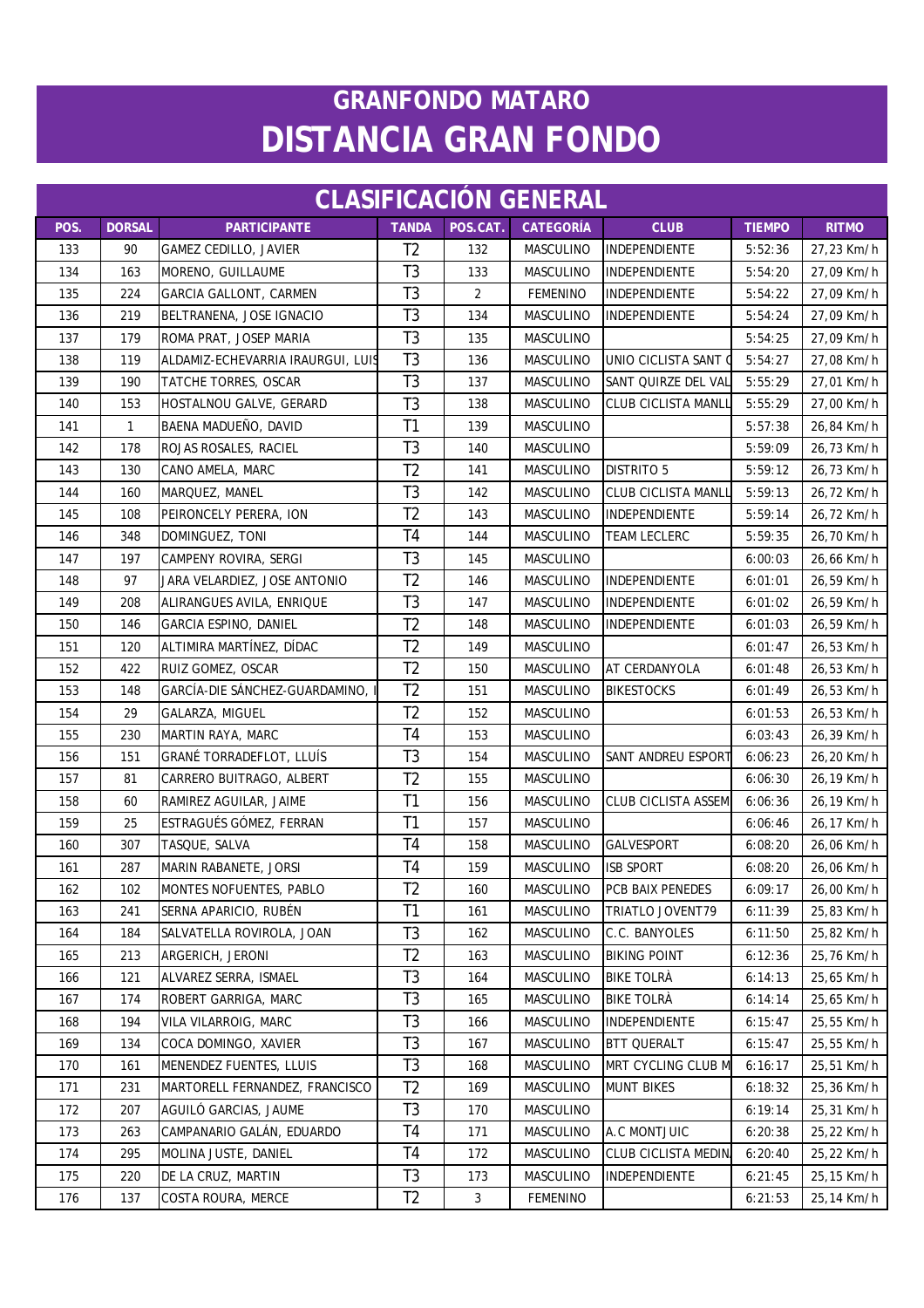| <b>CLASIFICACIÓN GENERAL</b> |               |                                |                |                |                  |                            |               |              |  |  |
|------------------------------|---------------|--------------------------------|----------------|----------------|------------------|----------------------------|---------------|--------------|--|--|
| POS.                         | <b>DORSAL</b> | <b>PARTICIPANTE</b>            | <b>TANDA</b>   | POS.CAT.       | <b>CATEGORÍA</b> | <b>CLUB</b>                | <b>TIEMPO</b> | <b>RITMO</b> |  |  |
| 177                          | 31            | <b>GARCIA GARCIA, GUILLE</b>   | T1             | 174            | MASCULINO        | INDEPENDIENTE              | 6:23:17       | 25,05 Km/h   |  |  |
| 178                          | 155           | ISACH SALA, PITU               | T <sub>3</sub> | 175            | <b>MASCULINO</b> | <b>CLUB CICLISTA BANYO</b> | 6:24:24       | 24,97 Km/h   |  |  |
| 179                          | 288           | MARTÍNEZ NAVARRO, JORDI        | T <sub>4</sub> | 176            | MASCULINO        | <b>INDEPENDIENTE</b>       | 6:25:17       | 24,92 Km/h   |  |  |
| 180                          | 243           | <b>UPTON, MARCUS</b>           | T <sub>4</sub> | 177            | MASCULINO        | <b>INDEPENDENT</b>         | 6:25:18       | 24,92 Km/h   |  |  |
| 181                          | 239           | RUSTARAZO VÁZQUEZ, MAURO       | T <sub>3</sub> | 178            | MASCULINO        | <b>INDEPENDIENTE</b>       | 6:26:23       | 24,85 Km/h   |  |  |
| 182                          | 254           | ANDERBOUHR, TIPHAINE           | T <sub>4</sub> | $\overline{4}$ | <b>FEMENINO</b>  | <b>INDEPENDIENTE</b>       | 6:27:02       | 24,80 Km/h   |  |  |
| 183                          | 356           | FLAQUER CID, SANTIAGO          | T4             | 179            | MASCULINO        | <b>INDEPENDIENTE</b>       | 6:29:07       | 24,67 Km/h   |  |  |
| 184                          | 175           | ROCHER GONZÁLEZ, MARC          | T <sub>3</sub> | 180            | MASCULINO        |                            | 6:29:08       | 24,67 Km/h   |  |  |
| 185                          | 351           | ESPLUGA PIZARRO, JOAN CARLES   | T <sub>4</sub> | 181            | MASCULINO        |                            | 6:30:53       | 24,56 Km/h   |  |  |
| 186                          | 338           | CAMPOS YUGUEROS, ARANZAZU      | T <sub>4</sub> | 5              | <b>FEMENINO</b>  | <b>INDEPENDIENTE</b>       | 6:31:13       | 24,54 Km/h   |  |  |
| 187                          | 314           | CESPEDES LACA, MARTIN          | T <sub>4</sub> | 182            | MASCULINO        | AMOQUE???                  | 6:31:14       | 24,54 Km/h   |  |  |
| 188                          | 168           | PARELLADA ROCH, BERNAT         | T <sub>3</sub> | 183            | MASCULINO        | <b>INDEPENDIENTE</b>       | 6:33:47       | 24,38 Km/h   |  |  |
| 189                          | 167           | OROZCO VALL, ADAM              | T <sub>3</sub> | 184            | MASCULINO        | <b>ESPORT CICLISTA MAN</b> | 6:33:59       | 24,37 Km/h   |  |  |
| 190                          | 209           | AMAT VIALRO, TONI              | T <sub>3</sub> | 185            | MASCULINO        |                            | 6:34:45       | 24,32 Km/h   |  |  |
| 191                          | 142           | FERNÁNDEZ MARTÍNEZ, ANGEL      | T <sub>2</sub> | 186            | MASCULINO        | <b>ESPORT CICLISTA MAN</b> | 6:35:38       | 24,26 Km/h   |  |  |
| 192                          | 293           | MILESI VIDAL, ALEX             | T <sub>4</sub> | 187            | MASCULINO        | INDEPENDIENTE              | 6:36:20       | 24,22 Km/h   |  |  |
| 193                          | 183           | SALVADOR BOU, MANU             | T <sub>2</sub> | 188            | MASCULINO        | <b>OLBA</b>                | 6:36:26       | 24,22 Km/h   |  |  |
| 194                          | 300           | ROIG PUJOL, RAMON              | T <sub>4</sub> | 189            | MASCULINO        | PENYA CICLISTA RIBER       | 6:37:09       | 24,17 Km/h   |  |  |
| 195                          | 309           | XIMENEZ GOMEZ, LUIS            | T4             | 190            | MASCULINO        |                            | 6:37:22       | 24,16 Km/h   |  |  |
| 196                          | 279           | GUINDULAIN JUAN-MUNS, JOSEP    | T <sub>4</sub> | 191            | MASCULINO        |                            | 6:37:23       | 24,16 Km/h   |  |  |
| 197                          | 385           | LOPEZ DE GEA, FRANCISCO        | T <sub>2</sub> | 192            | MASCULINO        | <b>ISB CYCLING CABRILS</b> | 6:37:33       | 24,15 Km/h   |  |  |
| 198                          | 182           | SAETA BALLESTEROS, MIGUEL      | T <sub>3</sub> | 193            | MASCULINO        | <b>TRIARMY</b>             | 6:38:20       | 24,10 Km/h   |  |  |
| 199                          | 140           | FABREGAT AGOST, EDGAR FERNANDO | T <sub>2</sub> | 194            | MASCULINO        | <b>TEAM A</b>              | 6:38:48       | 24,07 Km/h   |  |  |
| 200                          | 150           | GONZALEZ GAZQUEZ, IVAN         | T <sub>3</sub> | 195            | MASCULINO        | <b>INDEPENDIENTE</b>       | 6:39:21       | 24,04 Km/h   |  |  |
| 201                          | 306           | SITJAR, RAFEL                  | T <sub>4</sub> | 196            | MASCULINO        | <b>BIKECARDE10</b>         | 6:40:01       | 24,00 Km/h   |  |  |
| 202                          | 181           | SABATÉ SUBIRANA, MERITXELL     | T <sub>3</sub> | 6              | <b>FEMENINO</b>  | <b>TERRABIKE</b>           | 6:41:37       | 23,90 Km/h   |  |  |
| 203                          | 133           | CENARRO SOLER, SERGI           | T <sub>3</sub> | 197            | MASCULINO        | <b>TERRABIKE</b>           | 6:41:38       | 23,90 Km/h   |  |  |
| 204                          | 166           | OLMOS LAO, JOAQUIN             | T <sub>3</sub> | 198            | <b>MASCULINO</b> |                            | 6:41:38       | 23,90 Km/h   |  |  |
| 205                          | 226           | GONZALEZ ROBLES, PAU           | T <sub>3</sub> | 199            | MASCULINO        | <b>INDEPENDIENTE</b>       | 6:41:43       | 23,90 Km/h   |  |  |
| 206                          | 302           | RUBIO CERDAN, DAVID            | T4             | 200            | MASCULINO        | 08820 BICIVOLADORES        | 6:43:41       | 23,78 Km/h   |  |  |
| 207                          | 253           | ÁLVAREZ ESPINOSA, SERGIO       | T <sub>4</sub> | 201            | MASCULINO        |                            | 6:43:42       | 23,78 Km/h   |  |  |
| 208                          | 251           | AGUILAR GUILLEN, HECTOR        | T4             | 202            | MASCULINO        | <b>PATATAS TORRES</b>      | 6:43:54       | 23,77 Km/h   |  |  |
| 209                          | 277           | GASSÓ PONS, ALEX               | T <sub>4</sub> | 203            | MASCULINO        | <b>INDEPENDIENTE</b>       | 6:43:54       | 23,77 Km/h   |  |  |
| 210                          | 304           | RUIZ ESBRÍ, PAU                | T4             | 204            | MASCULINO        | INDEPENDIENTE              | 6:43:59       | 23,76 Km/h   |  |  |
| 211                          | 185           | SALVO EL HAGE, MARIA           | T <sub>3</sub> | 7              | <b>FEMENINO</b>  | JABENUS TEAM               | 6:44:00       | 23,76 Km/h   |  |  |
| 212                          | 144           | GALVEZ SANCHEZ, OLALLA         | T <sub>3</sub> | 8              | <b>FEMENINO</b>  |                            | 6:44:06       | 23,76 Km/h   |  |  |
| 213                          | 173           | ROBERT GARRIGA, XAVIER         | T <sub>3</sub> | 205            | MASCULINO        | PEDALA A PLAT              | 6:44:06       | 23,76 Km/h   |  |  |
| 214                          | 290           | MARTINEZ VARGA, ERIC           | T4             | 206            | MASCULINO        | <b>INDEPENDIENTE</b>       | 6:45:54       | 23,65 Km/h   |  |  |
| 215                          | 829           | PELLEJÁ IRACHETA, JOSEP        | T4             | 207            | MASCULINO        | <b>INDEPENDIENTE</b>       | 6:45:55       | 23,65 Km/h   |  |  |
| 216                          | 259           | BARCO HERNANDEZ, ELIO          | T4             | 208            | MASCULINO        | 08820 BICIVOLADORES        | 6:47:34       | 23,55 Km/h   |  |  |
| 217                          | 236           | PINO I NOLLA, JOAN JOSEP       | T <sub>3</sub> | 209            | MASCULINO        | PENYA CICLISTA LLOR        | 6:48:13       | 23,52 Km/h   |  |  |
| 218                          | 234           | PARRADO GARCIA, JOSE MANUEL    | T <sub>3</sub> | 210            | MASCULINO        | PENYA CICLISTA LLOR        | 6:48:14       | 23,52 Km/h   |  |  |
| 219                          | 107           | PAZ PENCHE, XAVI               | T <sub>2</sub> | 211            | MASCULINO        | <b>CLUB CICLISTA MOLIN</b> | 6:48:52       | 23,48 Km/h   |  |  |
| 220                          | 214           | ARIAS FUENTES, ANDRÉS          | T <sub>3</sub> | 212            | MASCULINO        |                            | 6:52:37       | 23,27 Km/h   |  |  |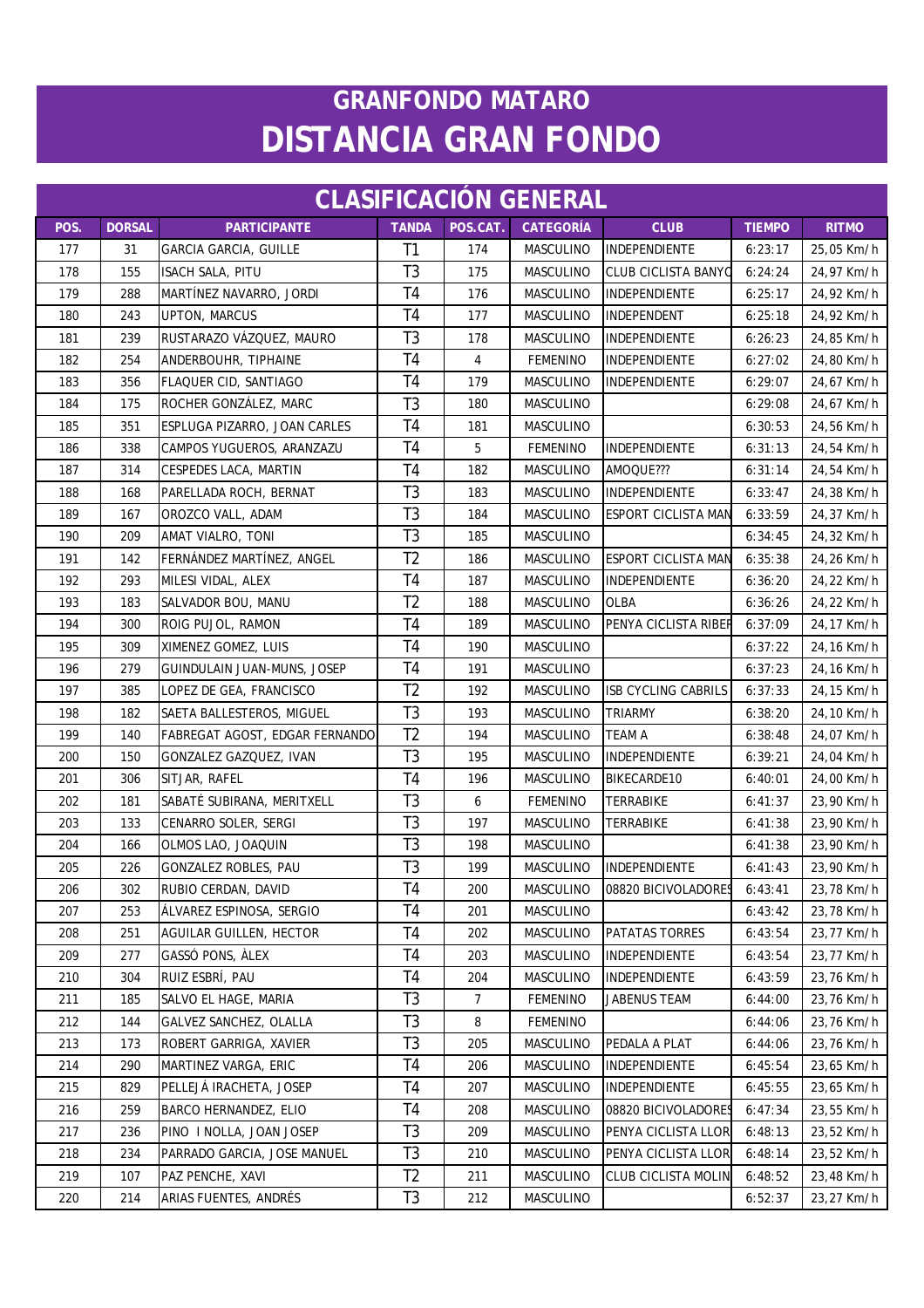| <b>CLASIFICACIÓN GENERAL</b> |               |                                   |                |          |                  |                            |               |              |  |  |
|------------------------------|---------------|-----------------------------------|----------------|----------|------------------|----------------------------|---------------|--------------|--|--|
| POS.                         | <b>DORSAL</b> | <b>PARTICIPANTE</b>               | <b>TANDA</b>   | POS.CAT. | <b>CATEGORÍA</b> | <b>CLUB</b>                | <b>TIEMPO</b> | <b>RITMO</b> |  |  |
| 221                          | 289           | MARTÍNEZ NAVARRO, ALBERTO         | T <sub>4</sub> | 213      | MASCULINO        | MEDINA COMPETICIÓN         | 6:52:40       | 23,26 Km/h   |  |  |
| 222                          | 261           | CABANILLAS GIMÉNEZ, FRANCISCO     | T <sub>4</sub> | 214      | MASCULINO        |                            | 6:52:40       | 23,26 Km/h   |  |  |
| 223                          | 432           | SERRANO MARCHAL, TONI             | T <sub>4</sub> | 215      | MASCULINO        | UNIO CICLISTA SANT (       | 6:52:40       | 23,26 Km/h   |  |  |
| 224                          | 256           | ASPE SILIEZAR, JOSE               | T <sub>4</sub> | 216      | MASCULINO        |                            | 6:53:11       | 23,23 Km/h   |  |  |
| 225                          | 255           | ANGUS, IAN                        | T <sub>4</sub> | 217      | MASCULINO        | <b>GALVESPORT</b>          | 6:53:11       | 23,23 Km/h   |  |  |
| 226                          | 275           | FARRÉ MOLL, GERARD                | T <sub>4</sub> | 218      | <b>MASCULINO</b> |                            | 6:53:12       | 23,23 Km/h   |  |  |
| 227                          | 215           | ARNEDO AYATS, DIDAC               | T <sub>3</sub> | 219      | MASCULINO        | <b>DBIKE</b>               | 6:53:16       | 23,23 Km/h   |  |  |
| 228                          | 227           | HERNANDEZ RUIZ, PAU               | T <sub>3</sub> | 220      | MASCULINO        | INDEPENDIENTE              | 6:54:35       | 23,16 Km/h   |  |  |
| 229                          | 276           | FERRER MONTIEL, RAÚL              | T <sub>4</sub> | 221      | MASCULINO        | CATEDRA BIKES              | 6:55:14       | 23,12 Km/h   |  |  |
| 230                          | 291           | MASCARÓ HEREZA, MARÇAL            | T <sub>4</sub> | 222      | MASCULINO        | INDEPENDENT                | 6:55:22       | 23,11 Km/h   |  |  |
| 231                          | 285           | LLUVERAS SOCIAS, XAVIER           | T <sub>4</sub> | 223      | MASCULINO        | INDEPENDIENTE              | 6:55:24       | 23,11 Km/h   |  |  |
| 232                          | 313           | CASADÓ HUNAULT, JON               | T <sub>4</sub> | 224      | MASCULINO        | <b>INDEPENDENT</b>         | 6:55:24       | 23,11 Km/h   |  |  |
| 233                          | 233           | ORACZ, BARTOSZ                    | T <sub>3</sub> | 225      | MASCULINO        |                            | 6:55:38       | 23,10 Km/h   |  |  |
| 234                          | 229           | LOZANO FRIAS, SERGIO              | T <sub>3</sub> | 226      | MASCULINO        | INDEPENDIENTE              | 6:57:27       | 23,00 Km/h   |  |  |
| 235                          | 312           | BOUDJEMA, IVAN                    | T <sub>4</sub> | 227      | MASCULINO        |                            | 6:57:57       | 22,97 Km/h   |  |  |
| 236                          | 322           | VAUTRIN, BENJAMIN                 | T <sub>4</sub> | 228      | MASCULINO        |                            | 6:57:59       | 22,97 Km/h   |  |  |
| 237                          | 195           | <b>WHEATLEY, STEVEN</b>           | T <sub>3</sub> | 229      | <b>MASCULINO</b> | <b>INDEPENDIENTE</b>       | 6:58:10       | 22,96 Km/h   |  |  |
| 238                          | 129           | CALVO FERNÁNDEZ, JOSE MANUEL      | T <sub>3</sub> | 230      | MASCULINO        | INDEPENDIENTE              | 6:58:13       | 22,95 Km/h   |  |  |
| 239                          | 298           | NUÑEZ PERAL, RUBEN                | T <sub>4</sub> | 231      | MASCULINO        | <b>INDEPENDIENTE</b>       | 6:58:21       | 22,95 Km/h   |  |  |
| 240                          | 265           | CORCHADO GUILLEN, CARLOS          | T <sub>4</sub> | 232      | MASCULINO        | <b>INDEPENDIENTE</b>       | 6:58:21       | 22,95 Km/h   |  |  |
| 241                          | 286           | MARCON ALVAREZ, FABIO             | T <sub>4</sub> | 233      | MASCULINO        | <b>INDEPENDIENTE</b>       | 6:58:22       | 22,95 Km/h   |  |  |
| 242                          | 198           | BARTOLOME MENDEZ, RICARDO         | T <sub>4</sub> | 234      | MASCULINO        | INDEPENDIENTE              | 6:58:42       | 22,93 Km/h   |  |  |
| 243                          | 316           | GARCIA CARRASCO, JAUME            | T <sub>4</sub> | 235      | <b>MASCULINO</b> | <b>MATARÓ ESPORT CICL</b>  | 6:58:56       | 22,91 Km/h   |  |  |
| 244                          | 252           | AGUSTINA CASTAÑO, GUSTAVO         | T <sub>4</sub> | 236      | MASCULINO        |                            | 6:59:22       | 22,89 Km/h   |  |  |
| 245                          | 426           | SALCEDO RUBIO, GUILLERMO          | T <sub>4</sub> | 237      | <b>MASCULINO</b> | <b>INDEPENDIENTE</b>       | 7:00:38       | 22,82 Km/h   |  |  |
| 246                          | 228           | LASQUÍBAR DE LA TORRE, JOSÉ MARÍA | T <sub>3</sub> | 238      | MASCULINO        | UNIÓ CICLISTA VILANO       | 7:01:33       | 22,77 Km/h   |  |  |
| 247                          | 237           | PRIETO ARTIGAS, ISRAEL            | T <sub>3</sub> | 239      | MASCULINO        | <b>GRUPETTA MAHLE</b>      | 7:01:34       | 22,77 Km/h   |  |  |
| 248                          | 223           | FORA FARRE, JOAN                  | T <sub>3</sub> | 240      | MASCULINO        |                            | 7:01:35       | 22,77 Km/h   |  |  |
| 249                          | 123           | <b>BADIA, MARC</b>                | T <sub>2</sub> | 241      | MASCULINO        | <b>RCC</b>                 | 7:02:58       | 22,70 Km/h   |  |  |
| 250                          | 217           | BARBANY BUFÍ, JOAN                | T <sub>3</sub> | 242      | MASCULINO        |                            | 7:03:23       | 22,67 Km/h   |  |  |
| 251                          | 218           | <b>BELLMUNT, ALBERT</b>           | T <sub>3</sub> | 243      | MASCULINO        | C.A. LES TORTUGUES         | 7:03:24       | 22,67 Km/h   |  |  |
| 252                          | 211           | ANGLADA BUSQUETS, ROGER           | T <sub>3</sub> | 244      | MASCULINO        |                            | 7:03:25       | 22,67 Km/h   |  |  |
| 253                          | 250           | ABELLANA VILADRICH, ALBERT        | T <sub>4</sub> | 245      | MASCULINO        |                            | 7:04:57       | 22,59 Km/h   |  |  |
| 254                          | 299           | OLIVA CUSCULLOLA, JOSEP           | T4             | 246      | MASCULINO        |                            | 7:04:59       | 22,59 Km/h   |  |  |
| 255                          | 258           | BAENA, AITOR                      | T4             | 247      | MASCULINO        | A.C MONTJUIC               | 7:05:57       | 22,54 Km/h   |  |  |
| 256                          | 323           | NAVARRO SANCHEZ, SAMUEL           | T <sub>4</sub> | 248      | MASCULINO        |                            | 7:05:58       | 22,54 Km/h   |  |  |
| 257                          | 305           | SERRANO REÑÉ, SERGI               | T <sub>4</sub> | 249      | MASCULINO        | APLAERET TEAM              | 7:05:58       | 22,54 Km/h   |  |  |
| 258                          | 284           | LAGOS OTOYA, VIDAL MANUEL         | T4             | 250      | MASCULINO        | <b>FASTTRIATLON</b>        | 7:05:59       | 22,54 Km/h   |  |  |
| 259                          | 242           | TUNG LU, ADRIÁN                   | T <sub>3</sub> | 251      | MASCULINO        | PROAM                      | 7:09:33       | 22,35 Km/h   |  |  |
| 260                          | 301           | RUBIO ALONSO, RAUL                | T <sub>3</sub> | 252      | MASCULINO        | PROAM                      | 7:09:33       | 22,35 Km/h   |  |  |
| 261                          | 387           | LÓPEZ HORNERO, CARLOS             | T <sub>4</sub> | 253      | MASCULINO        | INDEPENDIENTE              | 7:11:55       | 22,23 Km/h   |  |  |
| 262                          | 128           | <b>BOBIS ROJAS, ALFREDO</b>       | T <sub>2</sub> | 254      | MASCULINO        | <b>CLUB CICLISTA MEDIN</b> | 7:13:23       | 22,15 Km/h   |  |  |
| 263                          | 266           | CORNEJO GÓMEZ, JOSE MANUEL        | T4             | 255      | MASCULINO        |                            | 7:14:05       | 22,12 Km/h   |  |  |
| 264                          | 267           | CORNEJO GÓMEZ, LUIS FRANCISCO     | T <sub>4</sub> | 256      | MASCULINO        |                            | 7:14:06       | 22,11 Km/h   |  |  |